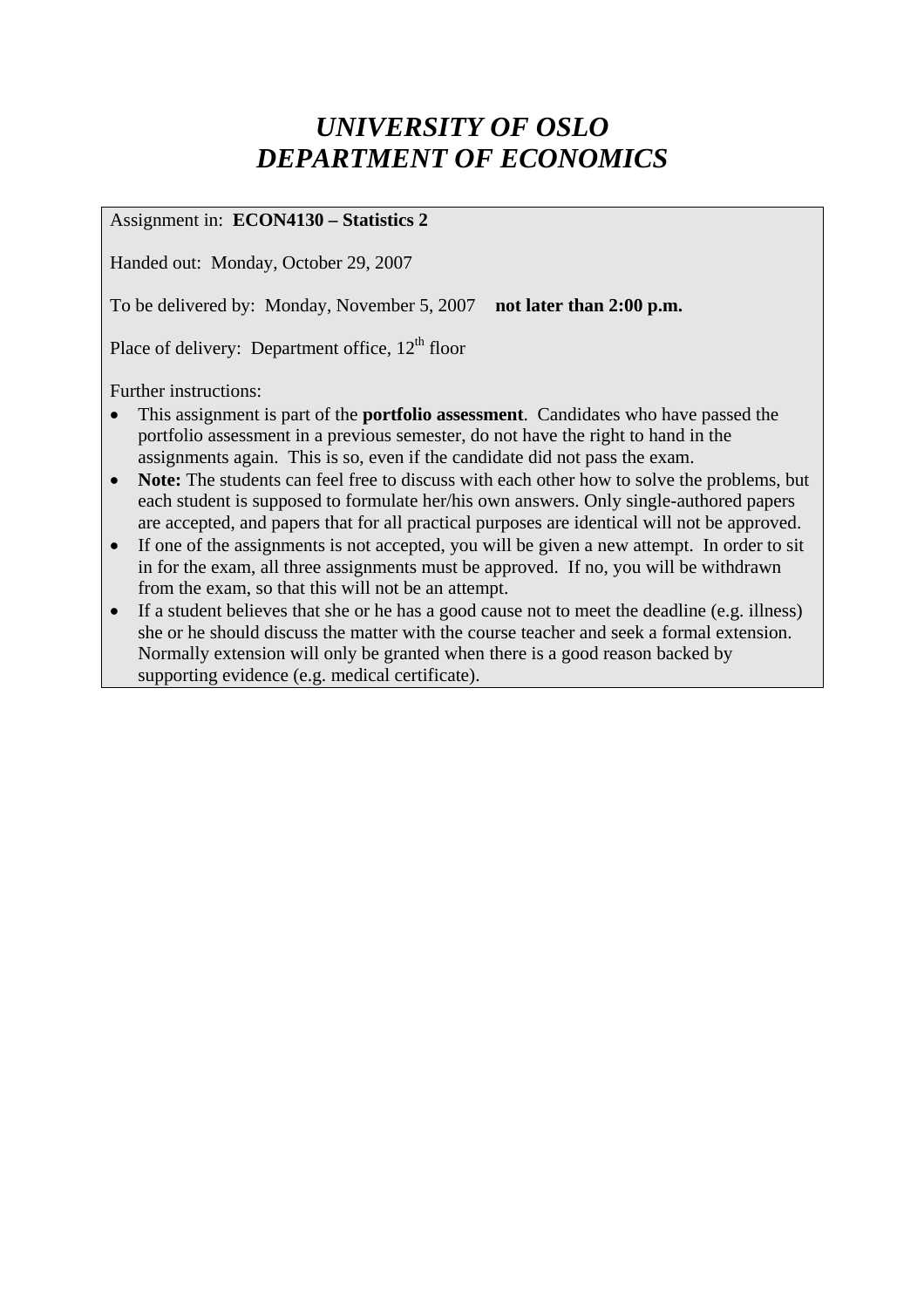ECON 4130 Statistics 2 Autumn 2007 Tapas Kundu

# Assignment 3

#### Exercise 1

The pareto distribution is given by the following density function:

$$
f(x \mid x_0, \theta) = \theta x_0^{\theta} x^{-\theta - 1}, \quad x \ge x_0, \theta > 1
$$

Assume that  $x_0 > 0$  is given (so you do not have to estimate  $x_0$ ; instead, when estimating  $\theta$ , you can use  $x_0$  as given) and that  $X_1, \ldots X_n$  is an i.i.d. sample.

a. Find the method of moment estimate of  $\theta$ .

b. Find the mle of  $\theta$ .

c. Find a sufficient statistic for  $\theta$ .

## Exercise 2

 $X_1,\ldots,X_n$  are independent and distributed as  $gamma(\alpha,\lambda)$ . Find the distribution of  $\overline{X}$ . [Hint: Calculating mgf, first show that  $\sum X_i$  follows gamma  $(n\alpha, \lambda)$ . Then, show that if  $Y \sim gamma(\alpha, \lambda)$  then  $kY \sim gamma(\alpha, \frac{\lambda}{k})$ . Combine these two results to find the distribution of  $\bar{X}$ .

### Exercise 3

Rice exercise 46 (edition 3) in chapter 8.

The data for this exercise (in a STATA data file), can be downloaded from the course webside (use the "save" option and not the "open" option on the menu that appears when you click the link to the data).

Answer first a, b and c.

Hint for c: Maximum likelihood can be done in STATA by the ml-command, but somewhat involved. It is much easier to use Excel:

You don't need the whole data set in Excel, only the values of  $n, \sum \ln x_i, \sum x_i$ . Choose two cells for the arguments  $\alpha$  and  $\lambda$ , of the log-likelihood, that you fill with suitable start values, e.g., the moment estimates from b. Choose also cells containing the three values above. Then define the log-likelihood function in a sixth cell (remember to start the function definition by an equality sign, =). Note also that the function,  $\ln \Gamma(\alpha)$  is implemented in Excel under the name GAMMALN. Click the cell where the log-likelihood function is, and use the solver- module (too be found under tools on the menu) to maximize the log likelihood.